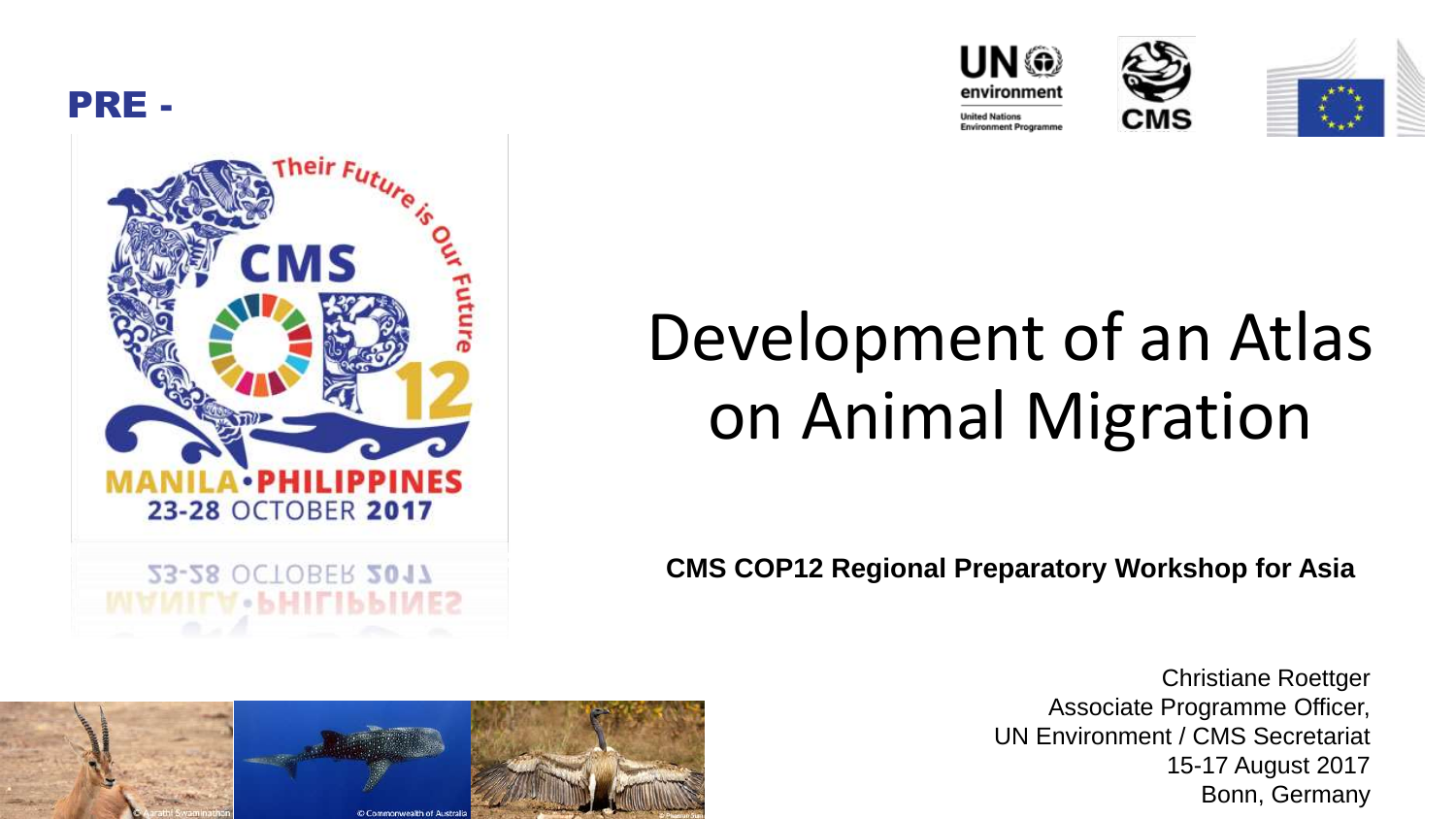### Mapping Species Distribution and Infrastructure

- Barriers to migration/ rapid development of linear infrastructure construction in Central Asia addressed as major threat under CMS since 2011 (workshops, studies, guidelines, conservation projects, etc.)
- Priority setting workshop (Aug 2016) for the Central Asian Mammals Initiative (CAMI) developed 2 project proposals on this issue
- Objective: to map the distribution and movement corridors of migratory mammals in combination with threats from linear infrastructure, such as railways, roads, pipelines, and border fences, across ten Central Asian countries (workshop in April 2017)





UN @

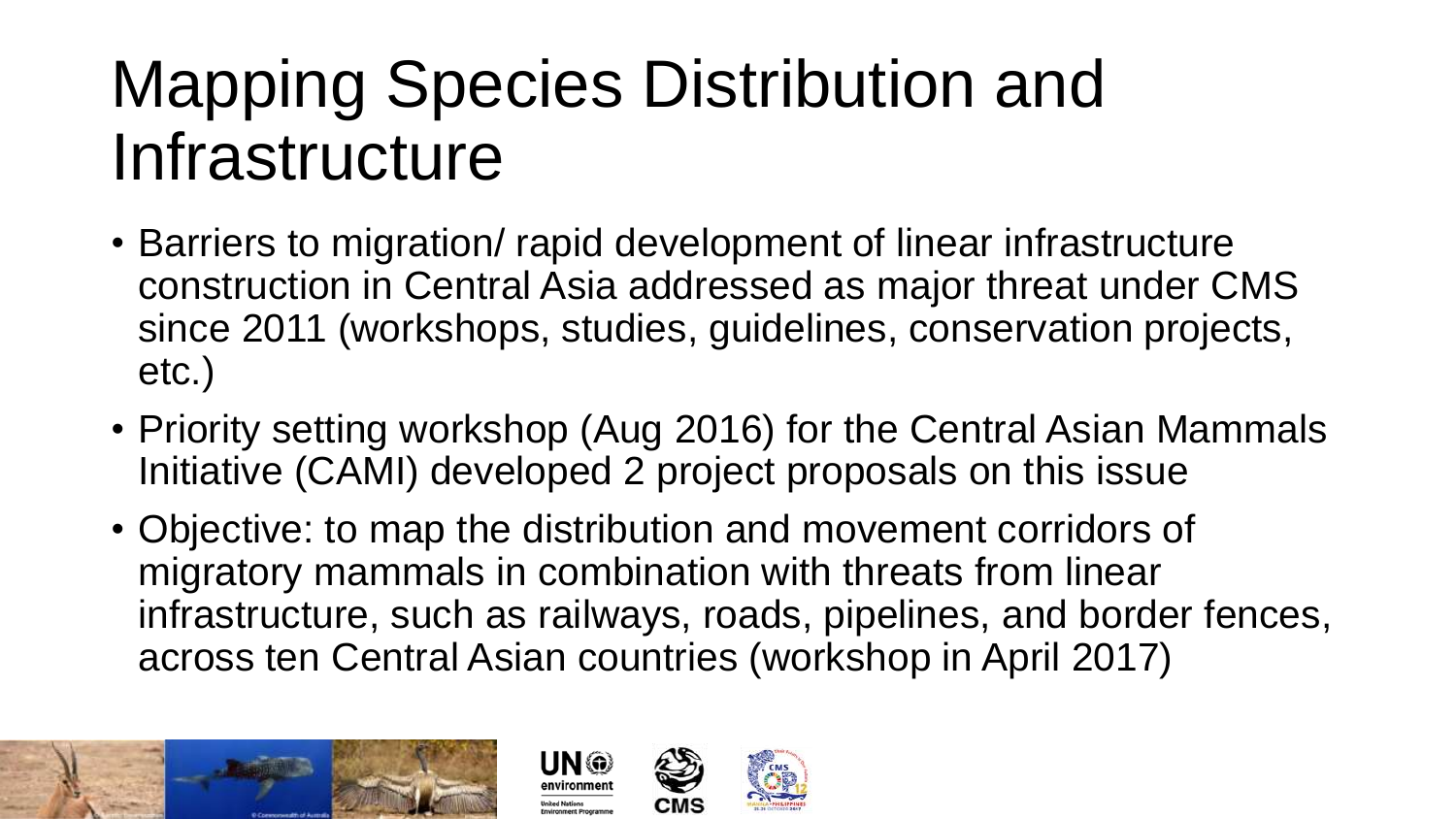



**CMS** 

UN @ environment

**United Nations Environment Programme** 

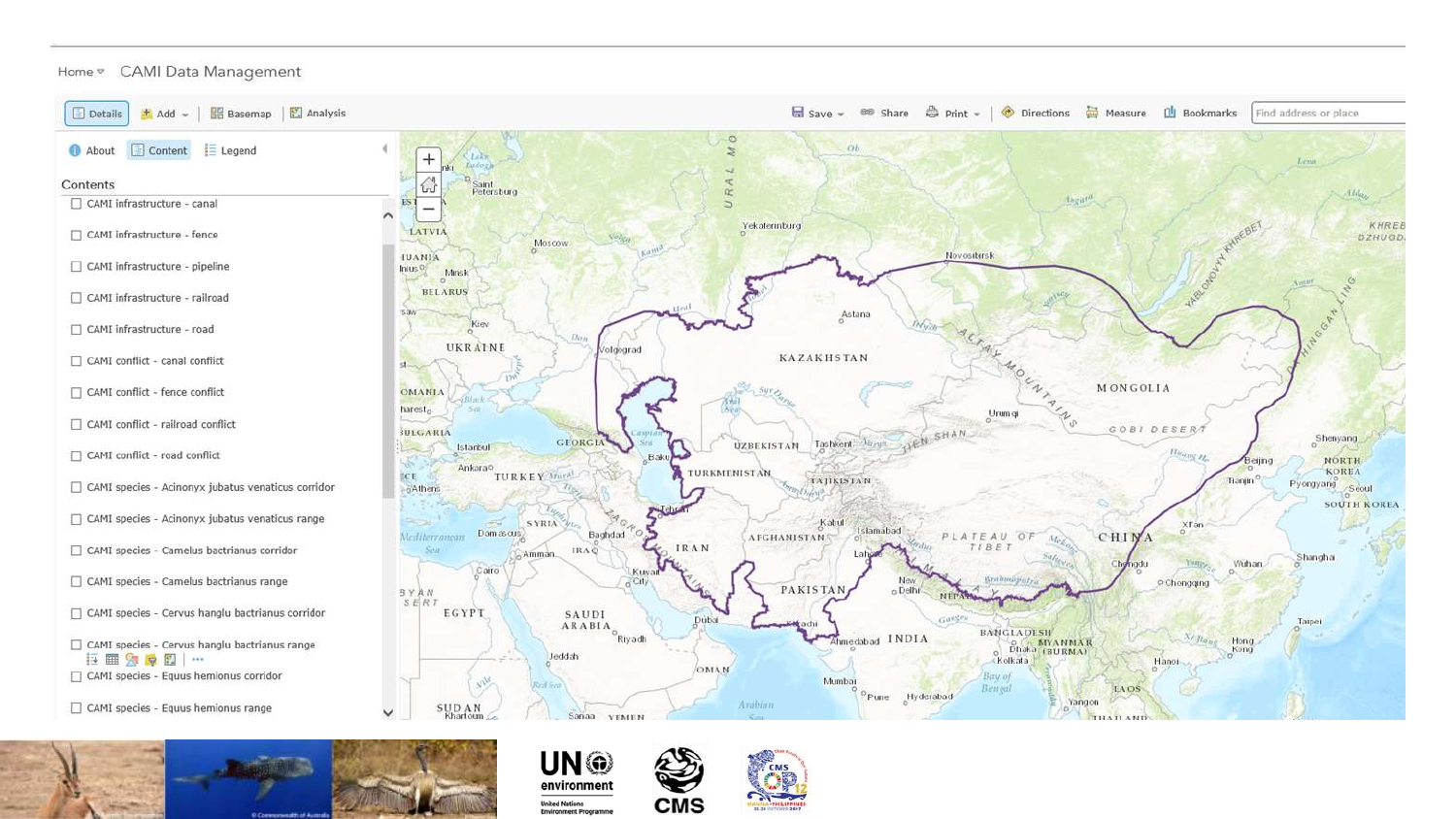





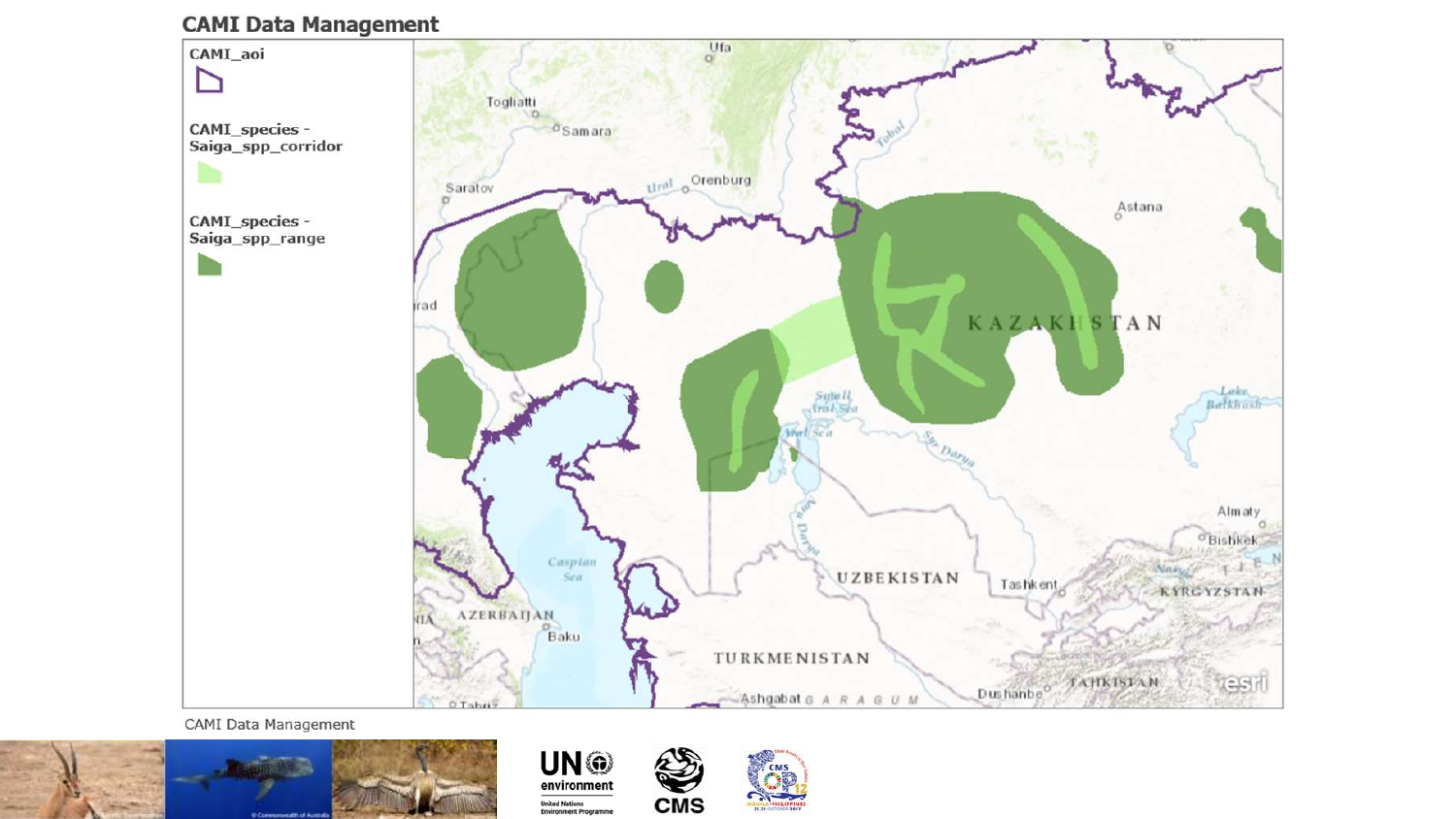





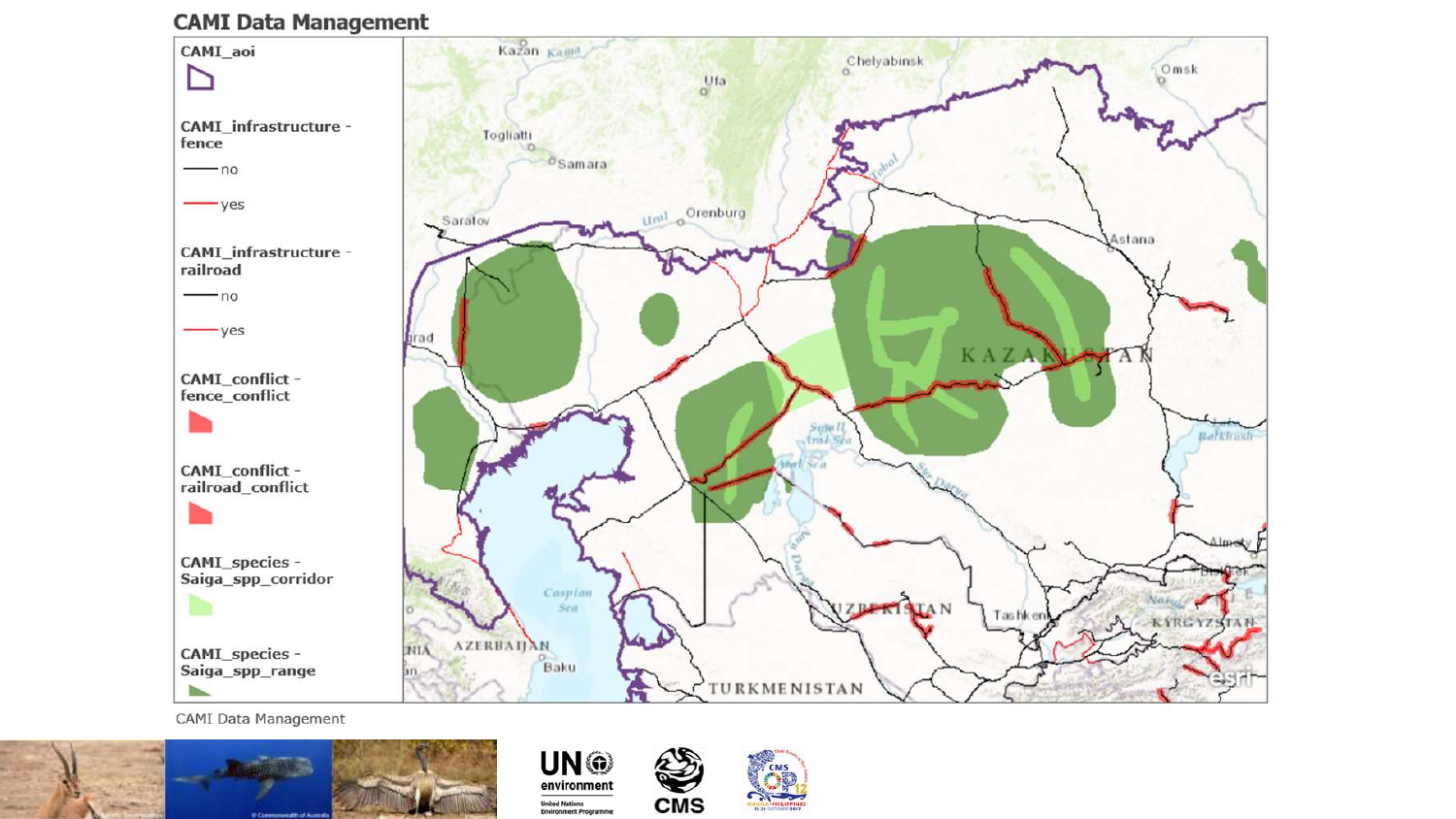





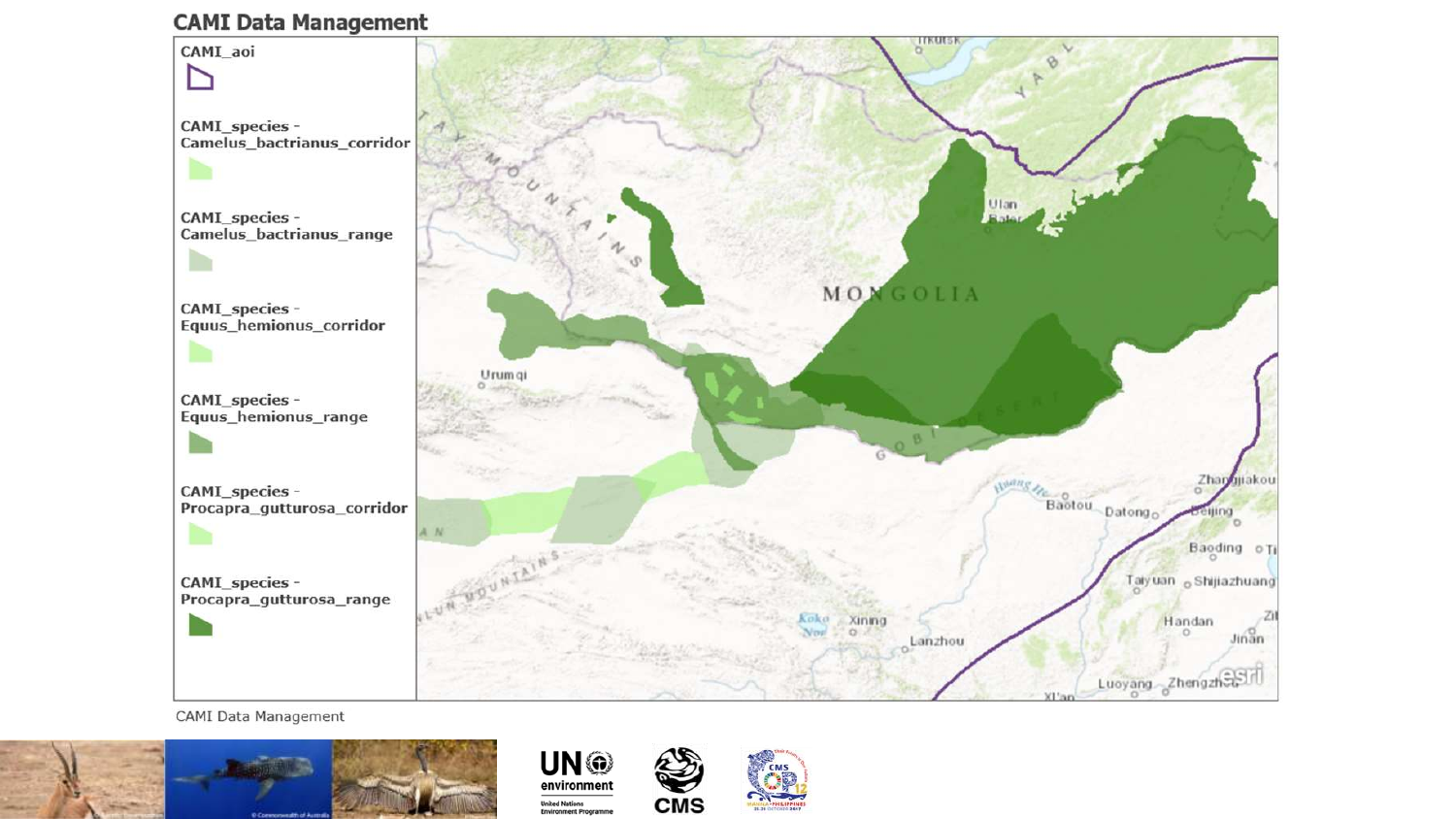





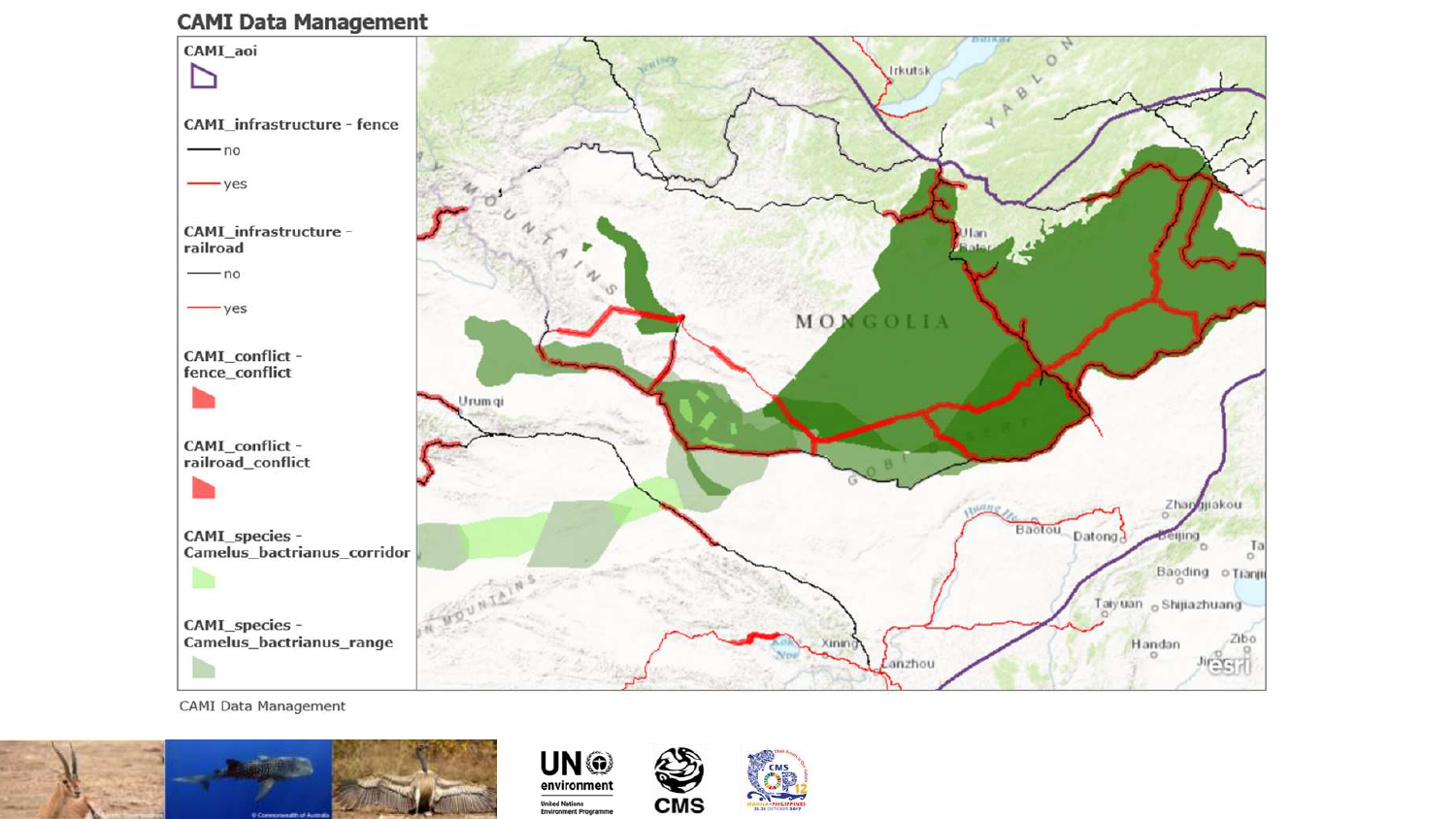### Acknowledgements and next steps

- Grateful for generous long-term funding provided by German Government to sustainably address the issue
- Grateful for generous funding from the Swiss Government for this and other projects
- Expertise provided by the Wildlife Conservation Society (WCS) in developing the atlas

Next steps:

• Further development into a website/online interactive tool to facilitate easier access and usability by the general public, scientists and decision makers